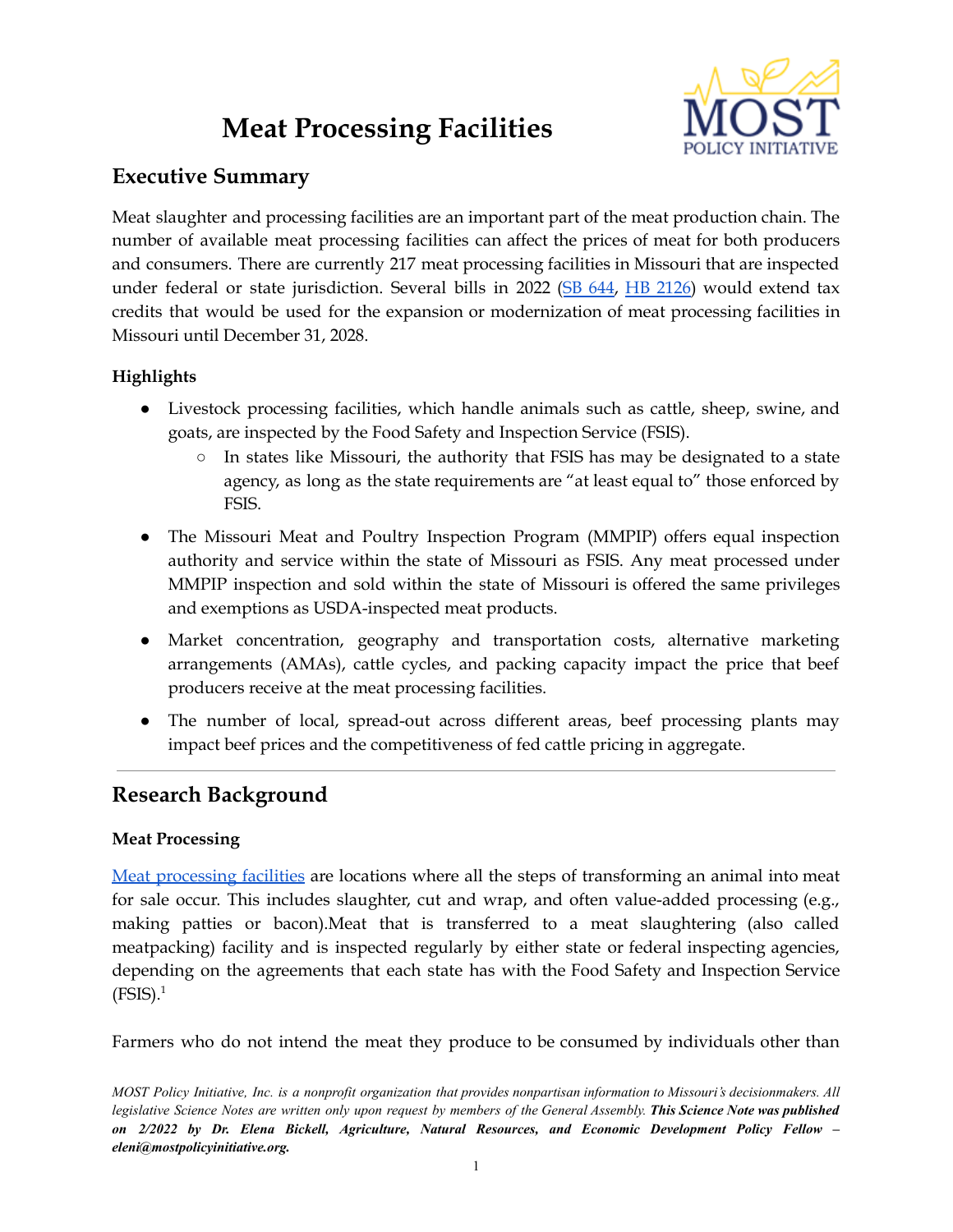their household, guests, and employees are exempt from typical inspection requirements. These products cannot be sold or donated and will not enter into the stream of commerce, so the continuous inspection requirements are not applied, and rather are subject only to periodic inspection. 1

## **Meatpacking Industry**

In 2020, the United States ranked first internationally in beef and veal production with nearly 12.4 million metric tons produced. U.S. cattle marketed for slaughter generated \$63.1 billion of receipts in revenue in 2020. During the COVID-19 outbreak, meatpacking companies increased their profitability. 2

Since the outbreak of COVID-19, meat prices are the single largest contributor to the rising cost of food people consume at home; beef, pork, and poultry price increases make up a quarter of the overall increase in food-at-home prices last month. <sup>3</sup> According to the four biggest meat-processing companies' latest quarterly earnings statements, their gross profits have collectively increased by more than 120% since before the pandemic, and their net income has increased by 500%. 3

Over the past five decades, consolidation in the meatpacking industry has made slaughter plants much larger. As concentration has increased, smaller firms have left the industry. As a result, large plants have realized growing cost advantages over smaller plants, and production has further shifted to larger plants.<sup>4</sup> There are currently four major meat companies in the U.S. (Cargill, Tyson Foods, JBS, and National Beef Packing) who control 55% to 85% of the hog, cattle, and chicken markets.

While there are advantages to having centralized control of the meat industry, such as increased efficiency, having a small number of slaughtering facilities to bring cattle to be processed means that farmers may have difficulty finding a market for their products (e.g., live cattle). When finding a slaughtering facility and negotiating a price becomes harder and more expensive for the cattle producers, it results in thinner profit margins for the cattle producers and higher consumer prices. In addition to market concentration, a combination of characteristics of the U.S. beef supply chain impact the price that the beef producers receive at the meat processing facilities, including geography and transportation costs, alternative marketing arrangements (AMAs; any arrangements that are not cash-based, such as forward contracts), cattle cycles, and packing capacity.

On the other end, adding strategically-located processing facilities that are owned by different firms can narrow the price capture by the biggest meat packing companies and increase livestock producers' control over their end products, which in the end impact beef prices and the competitiveness of fed cattle pricing in aggregate.<sup>5</sup>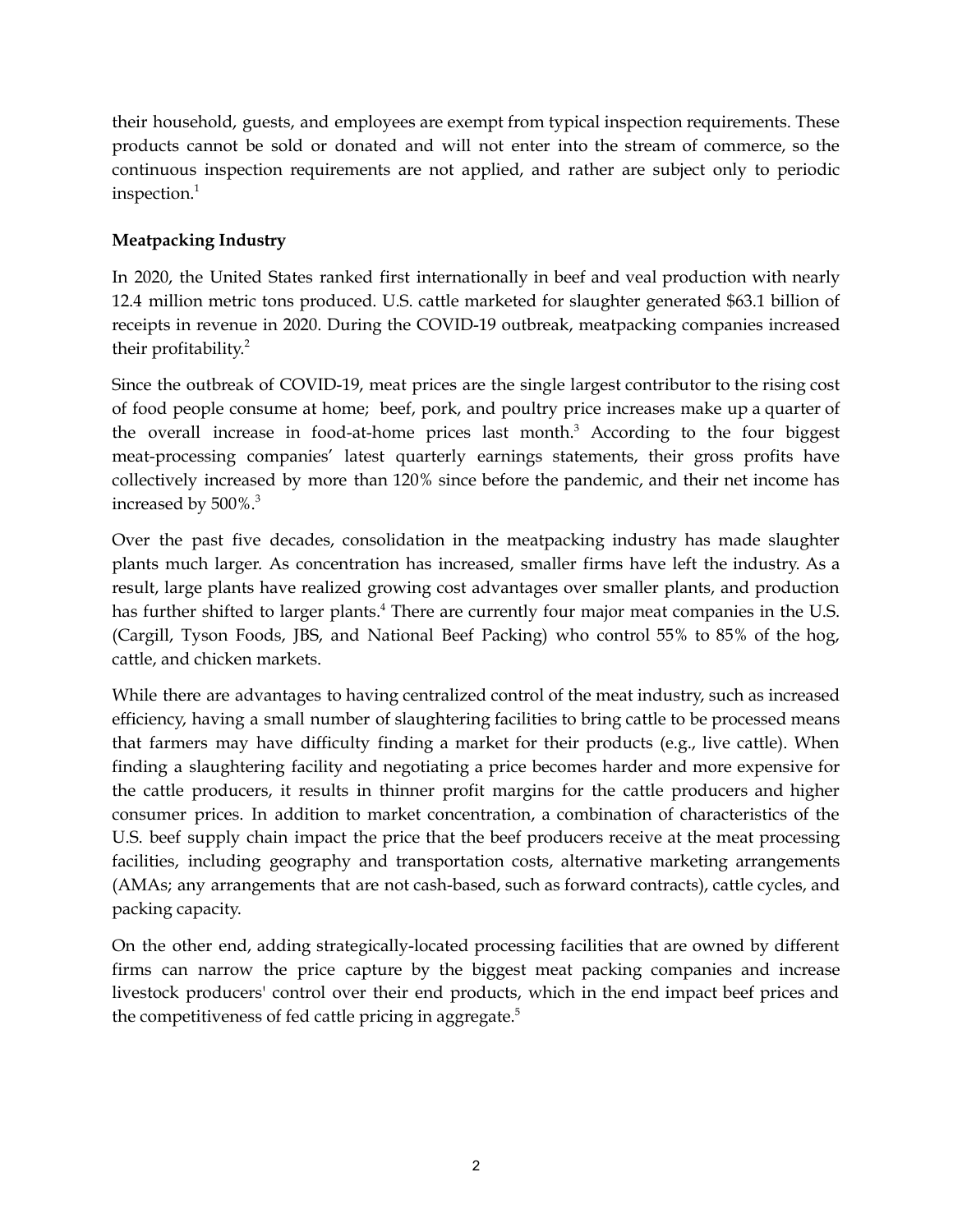#### **Meat Processing Facilities in Missouri**

Across the state of Missouri, there are 217 facilities that either slaughter or process livestock, meat or poultry (Figure 1). Of these, 161 are federally inspected and 56 operate under state inspection. 6



**Figure 1.** Map of the Livestock and Poultry Slaughter and Meat Processing Facilities (by species). 6

The Missouri Meat Processing Facility Investment Tax Credit Act became a law in 2017 [\(RSMo](https://revisor.mo.gov/main/OneSection.aspx?section=135.686) [135.686.](https://revisor.mo.gov/main/OneSection.aspx?section=135.686)). The [program,](https://agriculture.mo.gov/abd/financial/meatprocessingfacility.php) which was administered by the Missouri Department of Agriculture, made tax credits available for procedures including constructing, improving, or acquiring buildings or facilities, or acquiring equipment for meat processing if used exclusively in the state, but the law expired in December 2021. Several bills in 2022 (SB [644,](https://www.senate.mo.gov/22info/bts_web/Bill.aspx?SessionType=R&BillID=71259797) HB [2126\)](https://house.mo.gov/Bill.aspx?bill=HB2126&year=2022&code=R) would extend these tax credits to be used for the expansion or modernization of meat processing facilities in Missouri until December 31, 2028.

Other states in the Midwest have similar programs in place. For example <u>[Iowa](https://www.iowaeda.com/iowa-news/board-action-expansion-of-small-meat-processors-bolsters-iowa-farming-and-manufacturing-meets-cons/)</u> and [Wisconsin](https://docs.legis.wisconsin.gov/code/register/2011/670b/remove/comm134) offer tax credits to cover meat processing facilities modernizations, or other tax incentives for local meat plants to boost locally sourced beef and pork and to strengthen local overall food processing supply chain and rural development.

#### **Meat Processing Laws in the United States**

The processing of livestock, which includes animals such as cattle, sheep, swine, and goats, is governed nationally by the Federal Meat Inspection Act, and implemented through USDA regulations. Similarly, the processing of poultry, including chickens, turkeys, ducks, geese, ratites, and squab is governed by the Poultry Products Inspection Act.<sup>7</sup>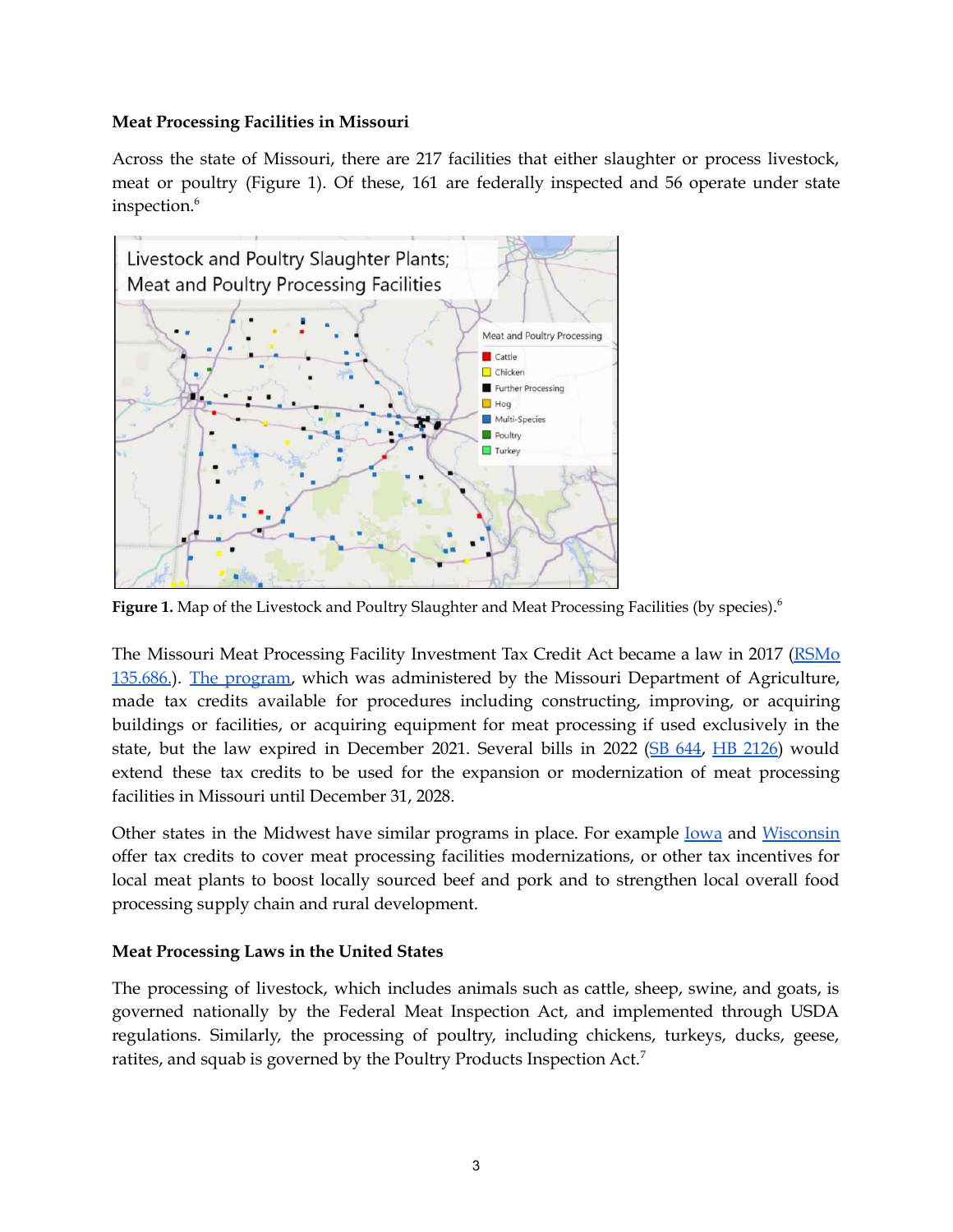Generally, the Food Safety and Inspection Service (USDA-FSIS) works with the appropriate state authorities on a state-by-state basis. The requirements for meat inspection may differ significantly depending on what services the meatpacking facility intends to provide, who the customers are, and in what state they operate FSIS has the authority to ensure that the meat products that are offered for sale meet the national standards and are done according to the laws (including various labeling, sanitation, and building requirements).<sup>7</sup> State inspection programs operate under a cooperative agreement with FSIS, and facilities in states with state inspection can choose between FSIS or state inspection. 1 In the states that choose to do so, the authority that FSIS has may be designated to a state agency, as long as the state requirements are "at least equal to" those enforced by FSIS (e.g., Missouri). Currently, 27 states have their own meat state inspection programs, while 25 states have their own poultry state inspection programs. 7

The Missouri Meat and Poultry Inspection Program (MMPIP), in cooperation with FSIS, is administered by the Missouri Department of Agriculture, Division of Animal Health. The MMPIP ensures that the commercial supply of meat and poultry products within the state are safe, wholesome, accurately labeled and secured. It has equal inspection authority and service within the state of Missouri as FSIS. As a result, any meat processed under MMPIP inspection and sold within the state of Missouri is offered the same privileges and exemptions as USDA-inspected meat products.<sup>8</sup>

### **Additional Safety Considerations**

The trends of consolidation of the four biggest meatpacking companies have had an impact on the vulnerabilities that the food chain workers in the industry face, including poverty wages and dangerous working conditions that disproportionately affect minority workers. <sup>2</sup> While injury and illness rates in the meat and poultry slaughtering and processing facilities declined from 2004 through 2013, hazardous conditions have persisted within the industry,<sup>9</sup> and were exacerbated during the pandemic. In the U.S., meatpacking plants were among the earliest workplaces involving high rates of transmission of COVID-19 and as the pandemic progressed, rates of COVID-19 infections for meatpacking workers became higher than those of any other workers; rural counties with meat processing plants had five times as many infections than the national average. 10

#### **References**

- 1. State Inspection Programs, USDA, FSIS, <https://www.fsis.usda.gov/inspection/apply-grant-inspection/state-inspection-programs>
- 2. Dempsey, S. E., Zoller, H. M., & Hunt, K. P. (2022). The meatpacking industry's corporate exceptionalism: racialized logics of food chain worker disposability during the COVID-19 crisis. *Food, Culture & Society*, 1-20.
- 3. Economic Research Service, USDA, Another Look at Availability and Prices of Food Amid the COVID-19 Pandemic,